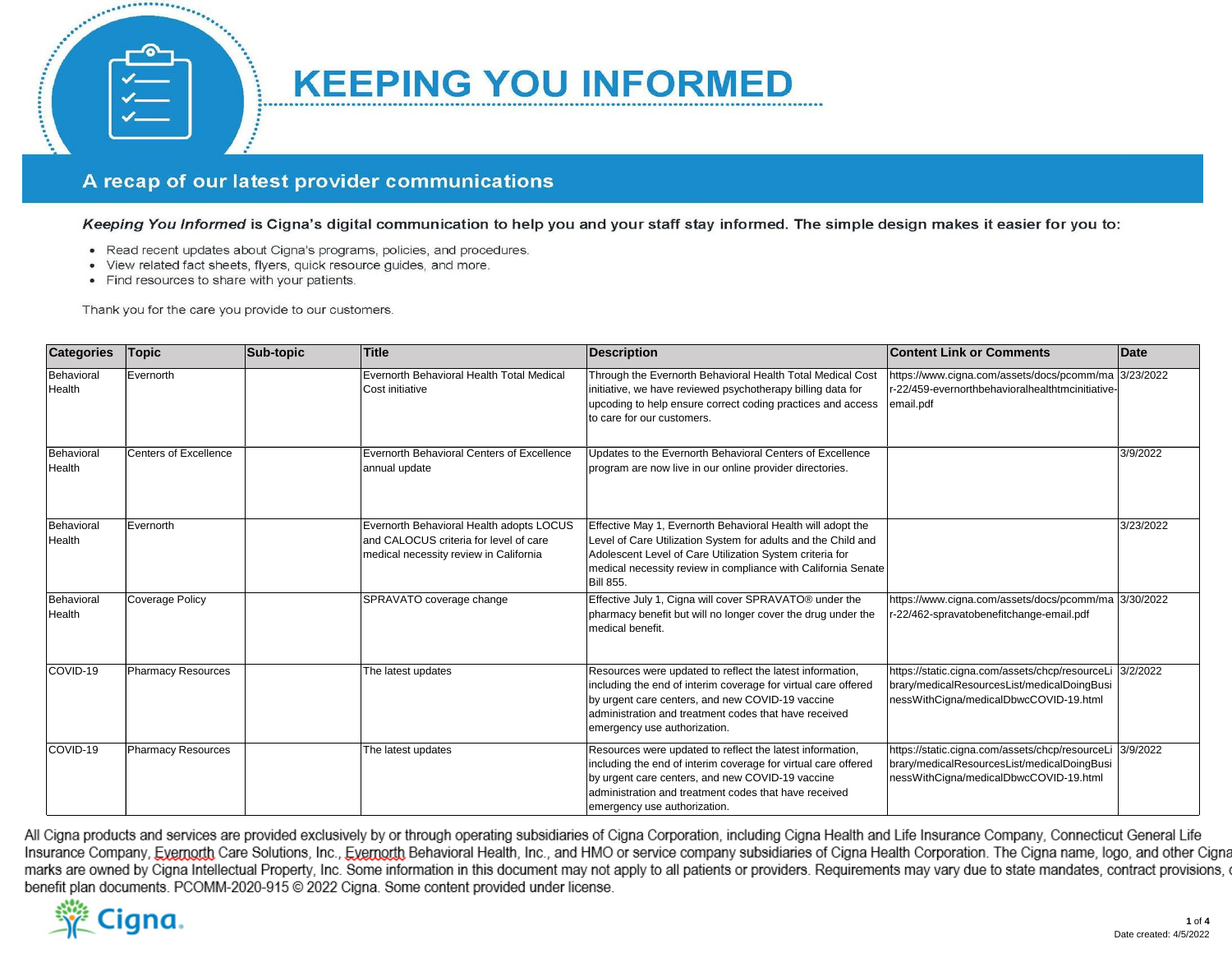

## **KEEPING YOU INFORMED**

A recap of our latest provider communications

| <b>Categories</b> | <b>Topic</b>              | Sub-topic | <b>Title</b>                                                | <b>Description</b>                                                                                                                                                                                                                                                                                                                                | <b>Content Link or Comments</b>                                                                                                          | <b>Date</b> |
|-------------------|---------------------------|-----------|-------------------------------------------------------------|---------------------------------------------------------------------------------------------------------------------------------------------------------------------------------------------------------------------------------------------------------------------------------------------------------------------------------------------------|------------------------------------------------------------------------------------------------------------------------------------------|-------------|
| COVID-19          | Pharmacy Resources        |           | The latest updates                                          | COVID-19 resources will be updated soon to reflect the latest<br>information, including the extension of credentialing<br>accommodations and the end of the facility-to-facility transfer<br>authorization waiver.                                                                                                                                | https://static.cigna.com/assets/chcp/resourceLi<br>brary/medicalResourcesList/medicalDoingBusi<br>nessWithCigna/medicalDbwcCOVID-19.html | 3/16/2022   |
| COVID-19          | <b>Pharmacy Resources</b> |           | The latest updates                                          | COVID-19 resources for provider-facing teams will be updated https://static.cigna.com/assets/chcp/resourceLi<br>in the coming days to reflect the latest information, including<br>the extension of credentialing accommodations and the end of nessWithCigna/medicalDbwcCOVID-19.html<br>the facility-to-facility transfer authorization waiver. | brary/medicalResourcesList/medicalDoingBusi                                                                                              | 3/23/2022   |
| Pharmacy          | <b>Pharmacy Resources</b> |           | Drug list changes - SPRAVATO                                | Effective July 1, we will make changes to our commercial,<br>Cigna Total Savings, and Legacy drug formularies as well as<br>to the specialty medical drugs we cover to help ensure our<br>customers have access to affordable and quality health care.                                                                                            | https://www.cigna.com/assets/docs/pcomm/ma 3/30/2022<br>-22/466-spravatocoveragechange-letter.pdf                                        |             |
| General           | Pharmacy Resources        |           | Gene Therapy Program Alert - CARVYKT<br>approved by the FDA | On February 28, the U.S. Food and Drug Administration<br>approved CARVYKTITM for the treatment of adults with<br>relapsed or refractory multiple myeloma after four or more<br>prior lines of therapy.                                                                                                                                            |                                                                                                                                          | 3/16/2022   |
| Pharmacy          | <b>Pharmacy Resources</b> |           |                                                             | Drug list changes - Hyaluronic acid derivatives Effective July 1, we will make changes to our commercial,<br>Cigna Total Savings, and Legacy drug formularies as well as<br>to the specialty medical drugs we cover to help ensure our<br>customers have access to affordable and quality health care.                                            | https://www.cigna.com/assets/docs/pcomm/ma 3/30/2022<br>r-22/465-hyaluronicacidderivatives-email.pdf                                     |             |

All Cigna products and services are provided exclusively by or through operating subsidiaries of Cigna Corporation, including Cigna Health and Life Insurance Company, Connecticut General Life Insurance Company, Evernorth Care Solutions, Inc., Evernorth Behavioral Health, Inc., and HMO or service company subsidiaries of Cigna Health Corporation. The Cigna name, logo, and other Cigna marks are owned by Cigna Intellectual Property, Inc. Some information in this document may not apply to all patients or providers. Requirements may vary due to state mandates, contract provisions, on benefit plan documents. PCOMM-2020-915 @ 2022 Cigna. Some content provided under license.

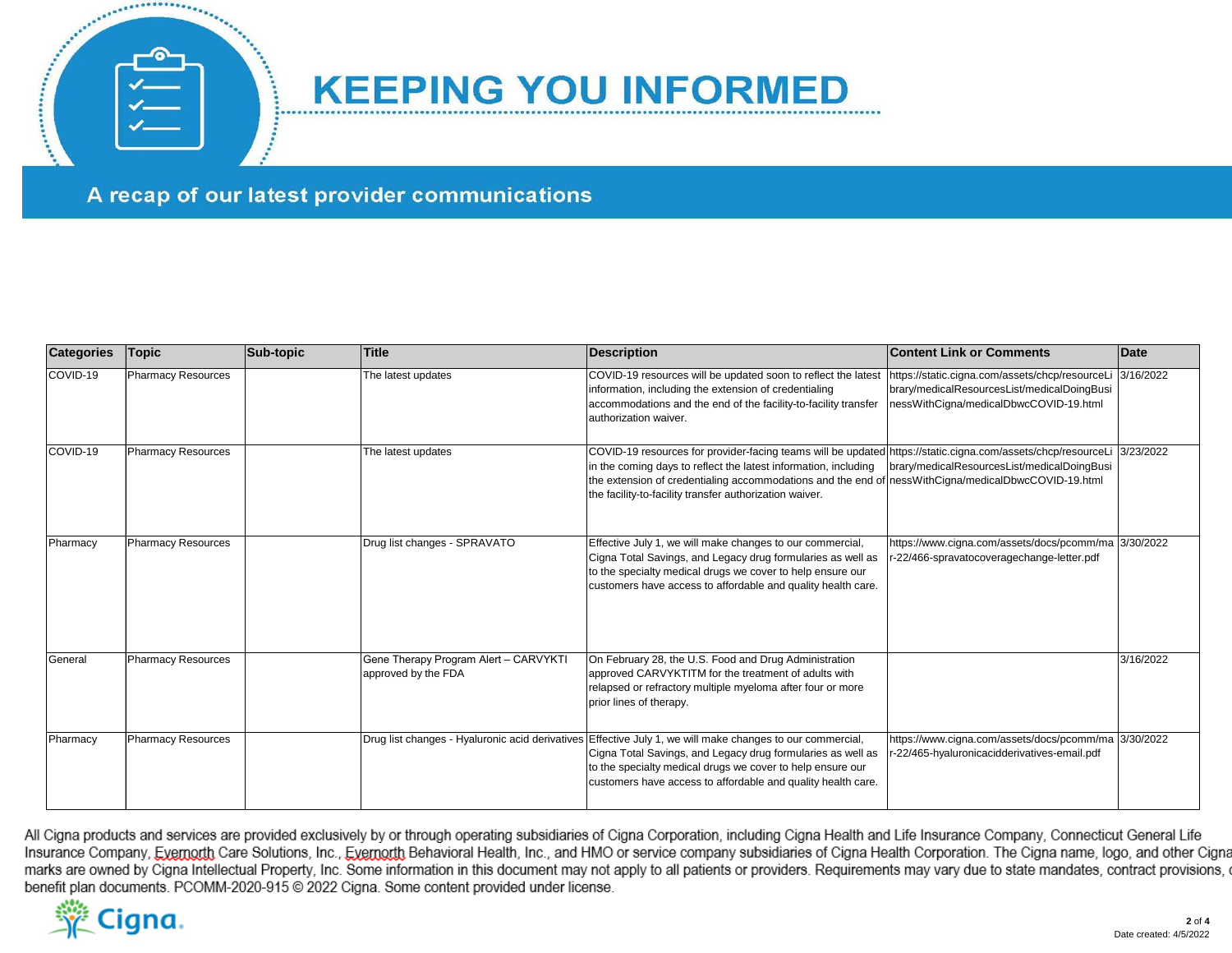

## **KEEPING YOU INFORMED**

A recap of our latest provider communications

| <b>Categories</b>      | <b>Topic</b>                 | Sub-topic | <b>Title</b>                                                                                   | <b>Description</b>                                                                                                                                                                                                                                                                      | <b>Content Link or Comments</b>                                                                                | Date      |
|------------------------|------------------------------|-----------|------------------------------------------------------------------------------------------------|-----------------------------------------------------------------------------------------------------------------------------------------------------------------------------------------------------------------------------------------------------------------------------------------|----------------------------------------------------------------------------------------------------------------|-----------|
| Pharmacy               | Pharmacy Resources           |           | SafeGuardRx for Cigna expands its offering                                                     | On 4/1, SafeGuardRx for Cigna will expand to include a<br>Weight Management Care ValueSM program. SafeGuardRx<br>for Cigna offers coaching programs that are aimed at<br>improving medication adherence for customers who take<br>select high-cost drugs.                               |                                                                                                                | 3/23/2022 |
| COVID-19               | <b>Pharmacy Resources</b>    |           | The latest updates                                                                             | The COVID-19 resources for provider-facing teams have<br>been updated to reflect the latest information, including the<br>extension of credentialing accommodations and the end of the ness With Cigna/medical DbwcCOVID-19.html<br>facility-to-facility transfer authorization waiver. | https://static.cigna.com/assets/chcp/resourceLi<br>brary/medicalResourcesList/medicalDoingBusi                 | 3/30/2022 |
| Government<br>Programs | Medicare Advantage           |           | Cigna Medicare Advantage - Post-acute care<br>program expanded to include Arizona<br>customers | Effective June 1, the post-acute care program will be<br>expanded to include Cigna Medicare Advantage customers in<br>Arizona.                                                                                                                                                          | https://www.cigna.com/assets/docs/pcomm/ma 3/16/2022<br>r-22/457-medicareazpostacutecareprogram-<br>letter.pdf |           |
| Government<br>Programs | Medicare Advantage           |           | Cigna Medicare Advantage - CAHPS survey<br>reminder                                            | The annual Consumer Assessment of Healthcare Providers<br>and Systems (CAHPS®) survey was mailed in early March to<br>patients selected by the Centers for Medicare & Medicaid<br>Services. Responses will be collected through the beginning<br>of June.                               | https://www.cigna.com/assets/docs/pcomm/ma 3/30/2022<br>r-22/464-cahpssurveyreminder-email.pdf                 |           |
| Policy                 | <b>Administrative Policy</b> |           | Level of care management for certain ear,<br>nose, and throat procedures                       | Effective for dates of service on or after March 25, Cigna will<br>manage the level of care for certain ear, nose, and throat<br>procedures to encourage redirection from inpatient to<br>outpatient stays.                                                                             |                                                                                                                | 3/9/2022  |

All Cigna products and services are provided exclusively by or through operating subsidiaries of Cigna Corporation, including Cigna Health and Life Insurance Company, Connecticut General Life Insurance Company, Evernorth Care Solutions, Inc., Evernorth Behavioral Health, Inc., and HMO or service company subsidiaries of Cigna Health Corporation. The Cigna name, logo, and other Cigna marks are owned by Cigna Intellectual Property, Inc. Some information in this document may not apply to all patients or providers. Requirements may vary due to state mandates, contract provisions, on benefit plan documents. PCOMM-2020-915 @ 2022 Cigna. Some content provided under license.